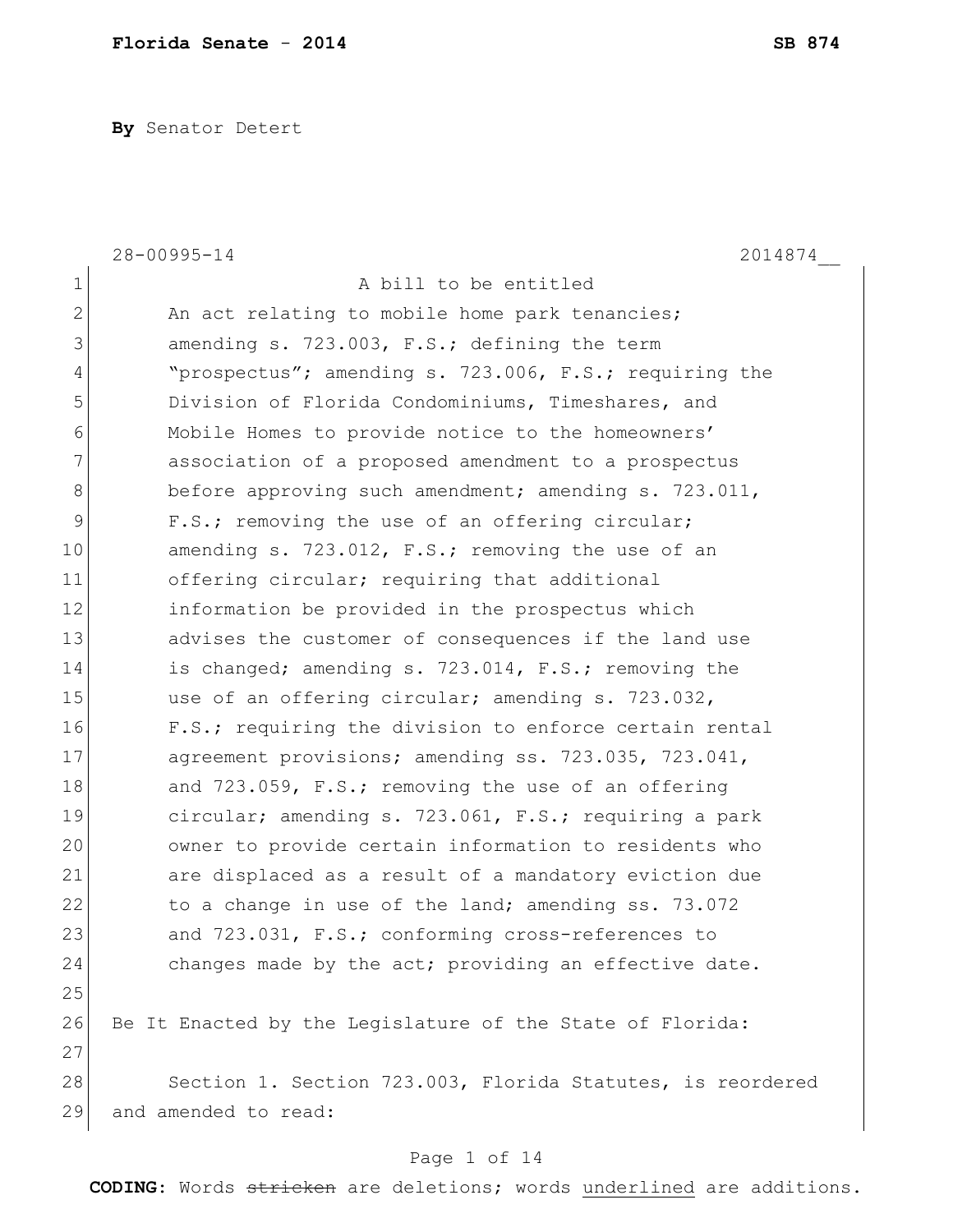28-00995-14 2014874\_\_ 30 723.003 Definitions.—As used in this chapter, the term 31 following words and terms have the following meanings unless 32 clearly indicated otherwise: 33  $(2)$   $(1)$  The term "Division" means the Division of Florida 34 Condominiums, Timeshares, and Mobile Homes of the Department of 35 Business and Professional Regulation. 36  $(3)$   $(2)$  The term "Lot rental amount" means all financial 37 obligations, except user fees, which are required as a condition 38 of the tenancy. 39  $(4)$   $\overline{3}$  The term "Mobile home" means a residential 40 structure, transportable in one or more sections, which is 8 41 body feet or more in width, over 35 body feet in length with the 42 hitch, built on an integral chassis, designed to be used as a 43 dwelling when connected to the required utilities, and not 44 originally sold as a recreational vehicle, and includes the 45 plumbing, heating, air-conditioning, and electrical systems 46 contained therein.  $47$  (5)<del>(4) The term</del> "Mobile home lot rental agreement" or 48 | "rental agreement" means a any mutual understanding or lease, 49 whether oral or written, between a mobile home owner and a 50 mobile home park owner in which the mobile home owner is 51 entitled to place his or her mobile home on a mobile home lot 52 for either direct or indirect remuneration of the mobile home 53 park owner. 54  $(6)$  (6) (5) The term "Mobile home owner" or "home owner" means a

55 person who owns a mobile home and rents or leases a lot within a 56 mobile home park for residential use.

57 (7)<del>(6) The term</del> "Mobile home park" or "park" means a use of 58 land in which lots or spaces are offered for rent or lease for

#### Page 2 of 14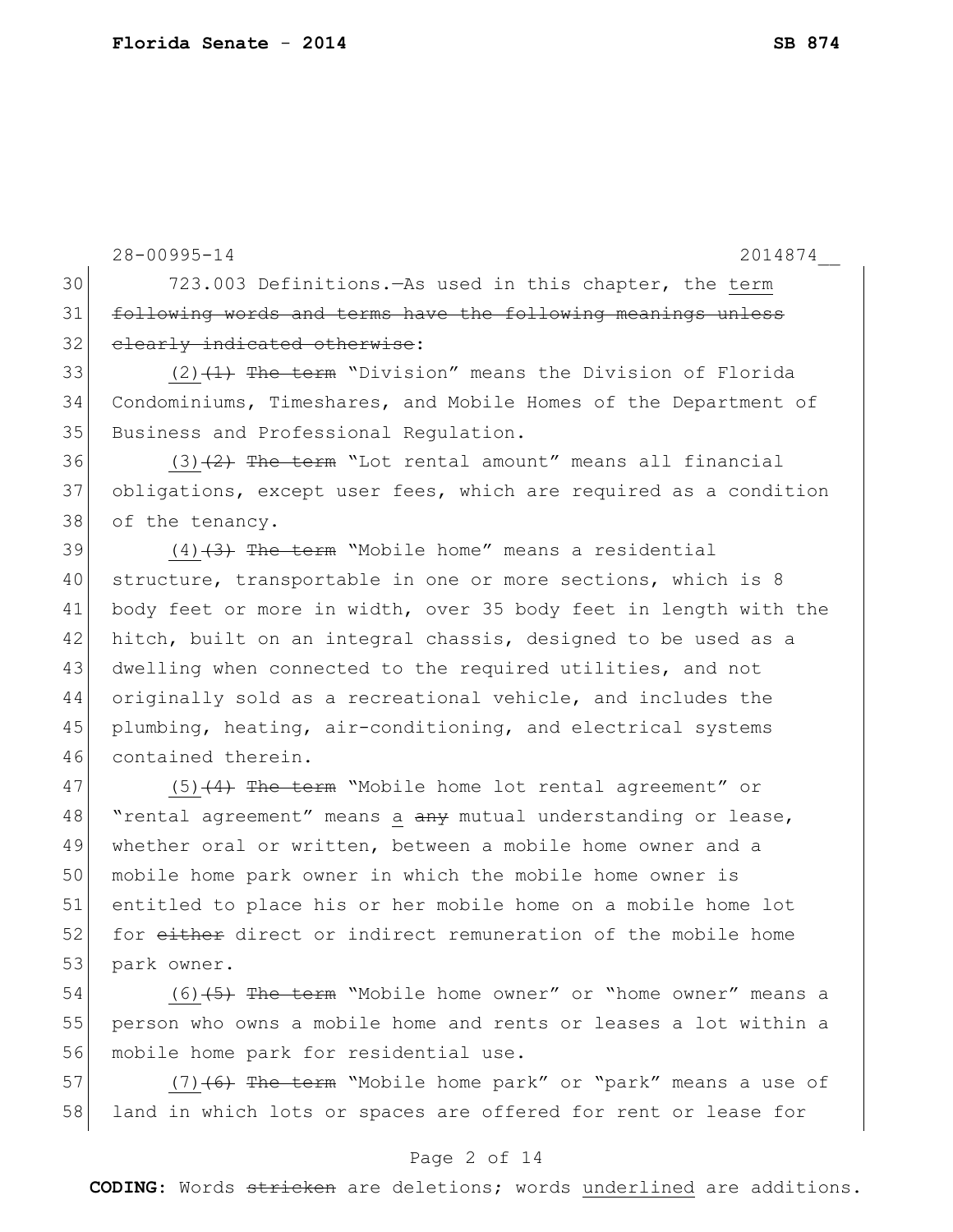28-00995-14 2014874\_\_ 59 the placement of mobile homes and in which the primary use of 60 the park is residential. 61  $(8)$   $(7)$  The term "Mobile home park owner" or "park owner" 62 means an owner or operator of a mobile home park. 63 (9)  $(9)$  + The term "Mobile home subdivision" means a 64 subdivision of mobile homes where individual lots are owned by 65 owners and where a portion of the subdivision or the amenities 66 exclusively serving the subdivision are retained by the 67 subdivision developer. 68  $(10)$   $(9)$  The term "Operator of a mobile home park" means 69 either a person who establishes a mobile home park on land which 70 is leased from another person or a person who has been delegated 71 the authority to act as the park owner in matters relating to 72 the administration and management of the mobile home park, 73 including, but not limited to, authority to make decisions 74 relating to the mobile home park. 75  $(11)$   $(10)$  The term "Pass-through charge" means the mobile 76 home owner's proportionate share of the necessary and actual 77 direct costs and impact or hookup fees for a governmentally 78 mandated capital improvement, which may include the necessary

79 and actual direct costs and impact or hookup fees incurred for 80 capital improvements required for public or private regulated 81 utilities.

82  $(12)$   $(11)$  The term "Proportionate share" as used in 83 subsection (10) means an amount calculated by dividing equally 84 among the affected developed lots in the park the total costs 85 for the necessary and actual direct costs and impact or hookup 86 fees incurred for governmentally mandated capital improvements 87 serving the recreational and common areas and all affected

#### Page 3 of 14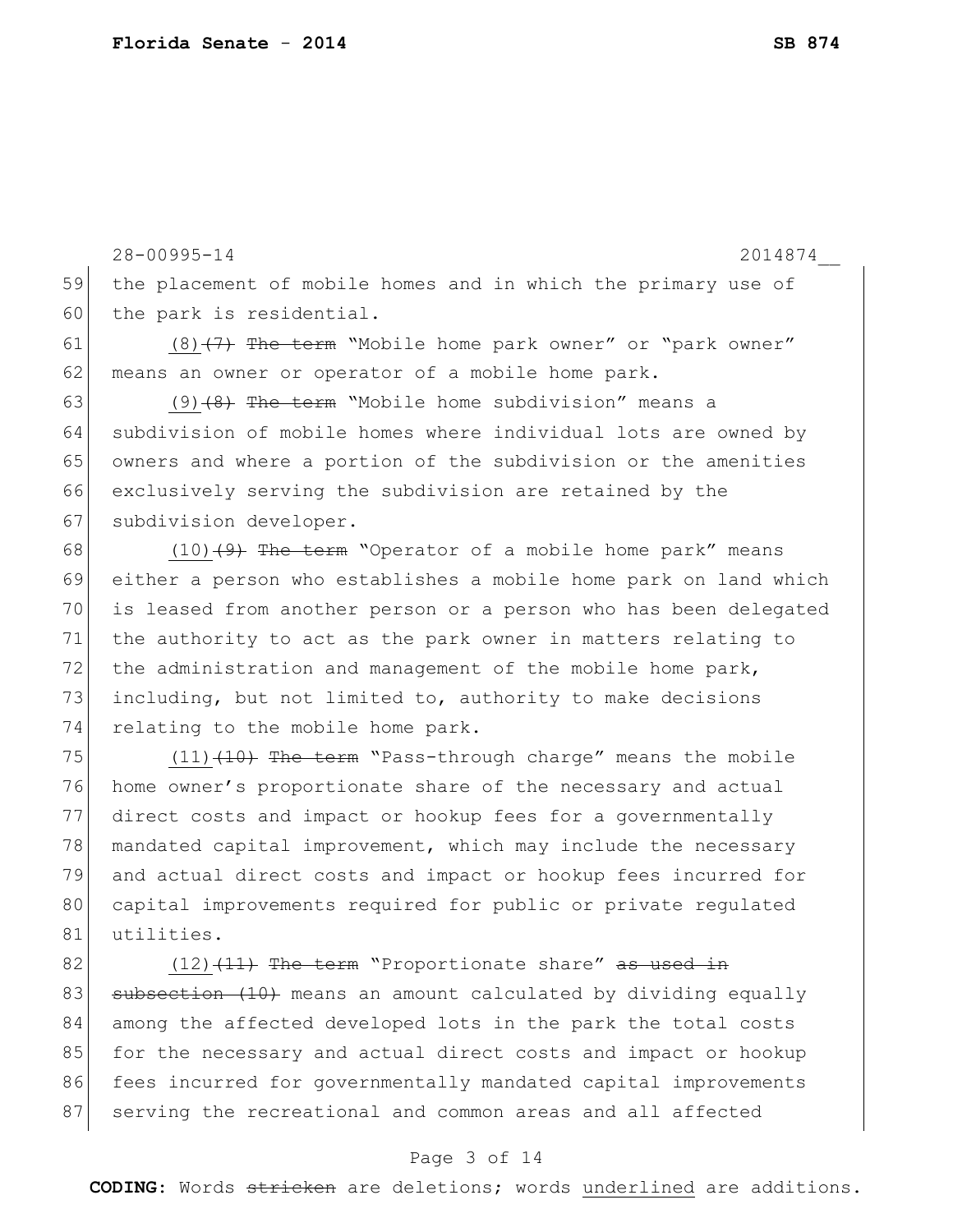|     | $28 - 00995 - 14$<br>2014874                                     |
|-----|------------------------------------------------------------------|
| 88  | developed lots in the park.                                      |
| 89  | (13) "Prospectus" means a disclosure document provided to a      |
| 90  | prospective mobile home owner regarding his or her legal rights  |
| 91  | and financial obligation in leasing a mobile home lot.           |
| 92  | $(15)$ $(12)$ The term "Unreasonable" means arbitrary,           |
| 93  | capricious, or inconsistent with this chapter.                   |
| 94  | $(16)$ $(13)$ The term "User fees" means those amounts charged   |
| 95  | in addition to the lot rental amount for nonessential optional   |
| 96  | services provided by or through the park owner to the mobile     |
| 97  | home owner under a separate written agreement between the mobile |
| 98  | home owner and the person furnishing the optional service or     |
| 99  | services.                                                        |
| 100 | $(1)$ $(14)$ The term "Discrimination" or "discriminatory" means |
| 101 | that a homeowner is being treated differently as to the rent     |
| 102 | charged, the services rendered, or an action for possession or   |
| 103 | other civil action being taken by the park owner, without a      |
| 104 | reasonable basis for the different treatment.                    |
| 105 | $(14)$ $(15)$ The term "Resale agreement" means a contract in    |
| 106 | which a mobile home owner authorizes the mobile home park owner, |
| 107 | or the park owner's designee, to act as exclusive agent for the  |
| 108 | sale of the homeowner's mobile home for a commission or fee.     |
| 109 | Section 2. Subsection (8) of section 723.006, Florida            |
| 110 | Statutes, is amended to read:                                    |
| 111 | 723.006 Powers and duties of division. In performing its         |
| 112 | duties, the division has the following powers and duties:        |
| 113 | (8) The division may has the authority by rule to authorize      |
| 114 | amendments permitted by this chapter to an approved prospectus   |
| 115 | which are permitted by this chapter or offering circular. Before |
| 116 | approving an amendment to an approved prospectus, the division   |
|     |                                                                  |

# Page 4 of 14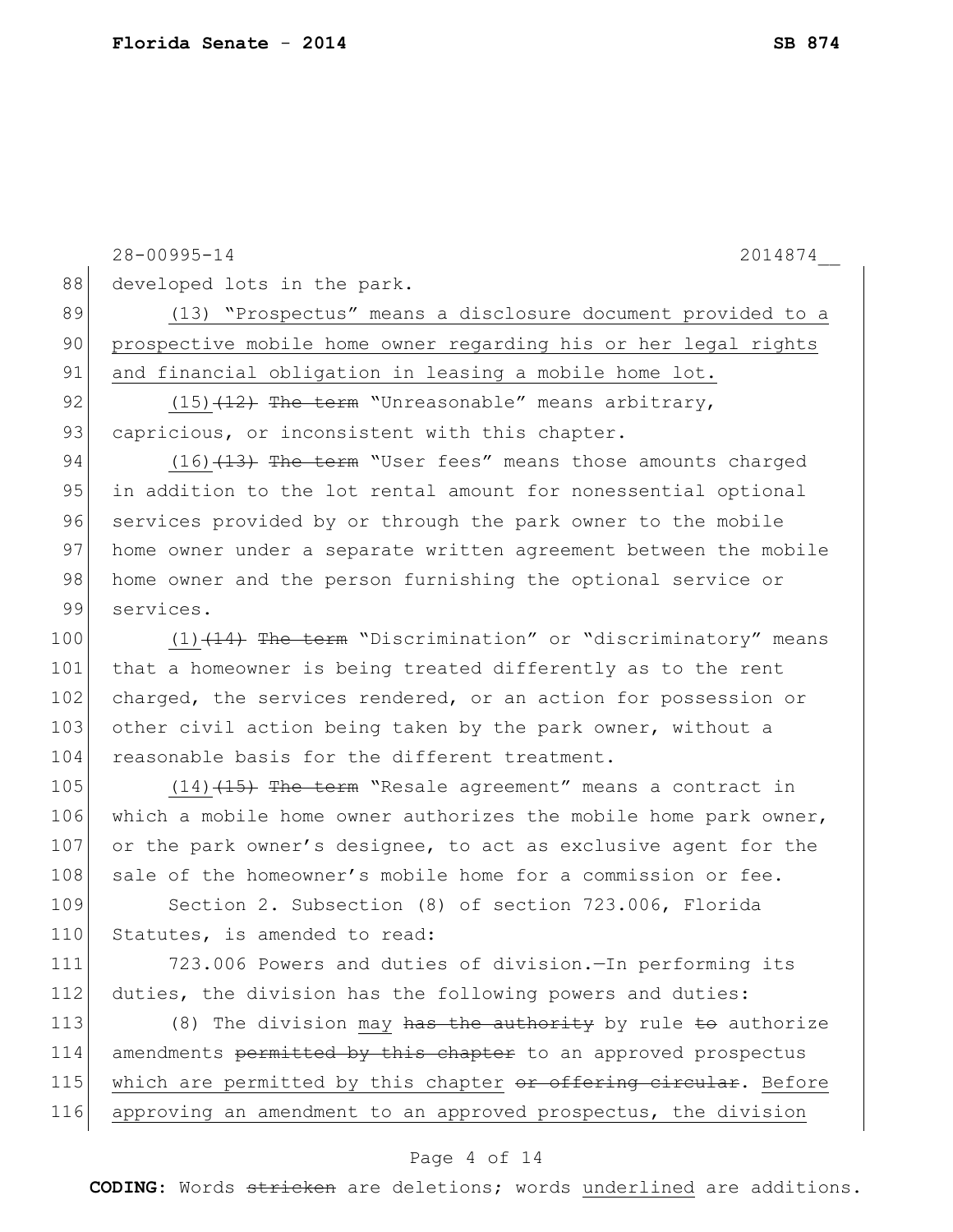|     | $28 - 00995 - 14$<br>2014874                                     |
|-----|------------------------------------------------------------------|
| 117 | shall provide notice to the homeowners' association of the       |
| 118 | proposed amendment in order to solicit feedback from the         |
| 119 | homeowners' association.                                         |
| 120 | Section 3. Paragraph (b) of subsection (1) and subsections       |
| 121 | (2) through (4) of section 723.011, Florida Statutes, are        |
| 122 | amended to read:                                                 |
| 123 | 723.011 Disclosure prior to rental of a mobile home lot;         |
| 124 | prospectus, filing, approval.-                                   |
| 125 | (1)                                                              |
| 126 | (b) The division shall determine whether the proposed            |
| 127 | prospectus or offering circular is adequate to meet the          |
| 128 | requirements of this chapter and shall notify the park owner by  |
| 129 | mail, within 45 days after receipt of the document, that the     |
| 130 | division has found that the prospectus or offering circular is   |
| 131 | adequate or has found specified deficiencies. If the division    |
| 132 | does not make either finding within 45 days, the prospectus      |
| 133 | shall be deemed to have been found adequate.                     |
| 134 | (2) The park owner shall furnish a copy of the prospectus        |
| 135 | or offering circular together with all of the exhibits thereto   |
| 136 | to each prospective lessee. Delivery shall be made prior to      |
| 137 | execution of the lot rental agreement or at the time of          |
| 138 | occupancy, whichever occurs first. Upon delivery of a prospectus |
| 139 | to a prospective lessee, the lot rental agreement is voidable by |
| 140 | the lessee for a period of 15 days. However, the park owner is   |
| 141 | not required to furnish a copy of the prospectus or offering     |
| 142 | eircular if the tenancy is a renewal of a tenancy and the mobile |
| 143 | home owner has previously received the prospectus or offering    |
| 144 | eireular.                                                        |
| 145 | (3) The prospectus or offering circular together with its        |

# Page 5 of 14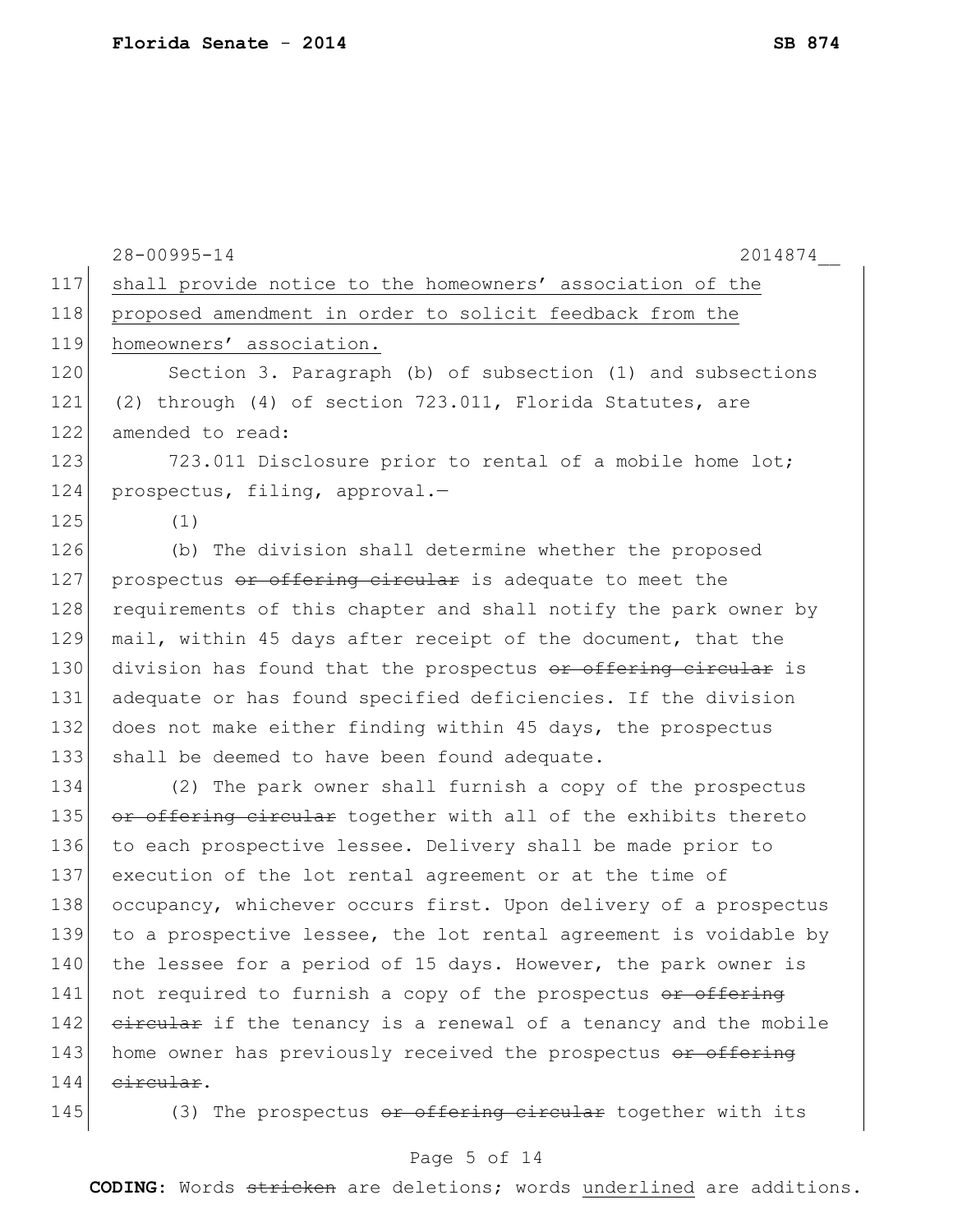|     | $28 - 00995 - 14$<br>2014874                                     |
|-----|------------------------------------------------------------------|
| 146 | exhibits is a disclosure document intended to afford protection  |
| 147 | to homeowners and prospective homeowners in the mobile home      |
| 148 | park. The purpose of the document is to disclose the             |
| 149 | representations of the mobile home park owner concerning the     |
| 150 | operations of the mobile home park.                              |
| 151 | (4) With regard to a tenancy in existence on the effective       |
| 152 | date of this chapter, the prospectus or offering circular        |
| 153 | offered by the mobile home park owner shall contain the same     |
| 154 | terms and conditions as rental agreements offered to all other   |
| 155 | mobile home owners residing in the park on the effective date of |
| 156 | this act, excepting only rent variations based upon lot location |
| 157 | and size, and shall not require any mobile home owner to install |
| 158 | any permanent improvements.                                      |
| 159 | Section 4. Section 723.012, Florida Statutes, is amended to      |
| 160 | read:                                                            |
| 161 | 723.012 Prospectus or offering circular. The prospectus or       |
| 162 | offering circular, which is required under to be provided by s.  |
| 163 | $723.011T$ must contain the following information:               |
| 164 | (1) The front cover or the first page must contain only:         |
| 165 | The name of the mobile home park.<br>(a)                         |
| 166 | (b) The following statements in conspicuous type:                |
| 167 | THIS PROSPECTUS CONTAINS VERY IMPORTANT INFORMATION<br>1.        |
| 168 | REGARDING YOUR LEGAL RIGHTS AND YOUR FINANCIAL OBLIGATIONS IN    |
| 169 | LEASING A MOBILE HOME LOT. MAKE SURE THAT YOU READ THE ENTIRE    |
| 170 | DOCUMENT AND SEEK LEGAL ADVICE IF YOU HAVE ANY QUESTIONS         |
| 171 | REGARDING THE INFORMATION SET FORTH IN THIS DOCUMENT.            |
| 172 | 2. THE STATEMENTS CONTAINED HEREIN ARE ONLY SUMMARY IN           |
| 173 | NATURE. A PROSPECTIVE LESSEE SHOULD REFER TO ALL REFERENCES, ALL |
| 174 | EXHIBITS HERETO, THE CONTRACT DOCUMENTS, AND SALES MATERIALS.    |

# Page 6 of 14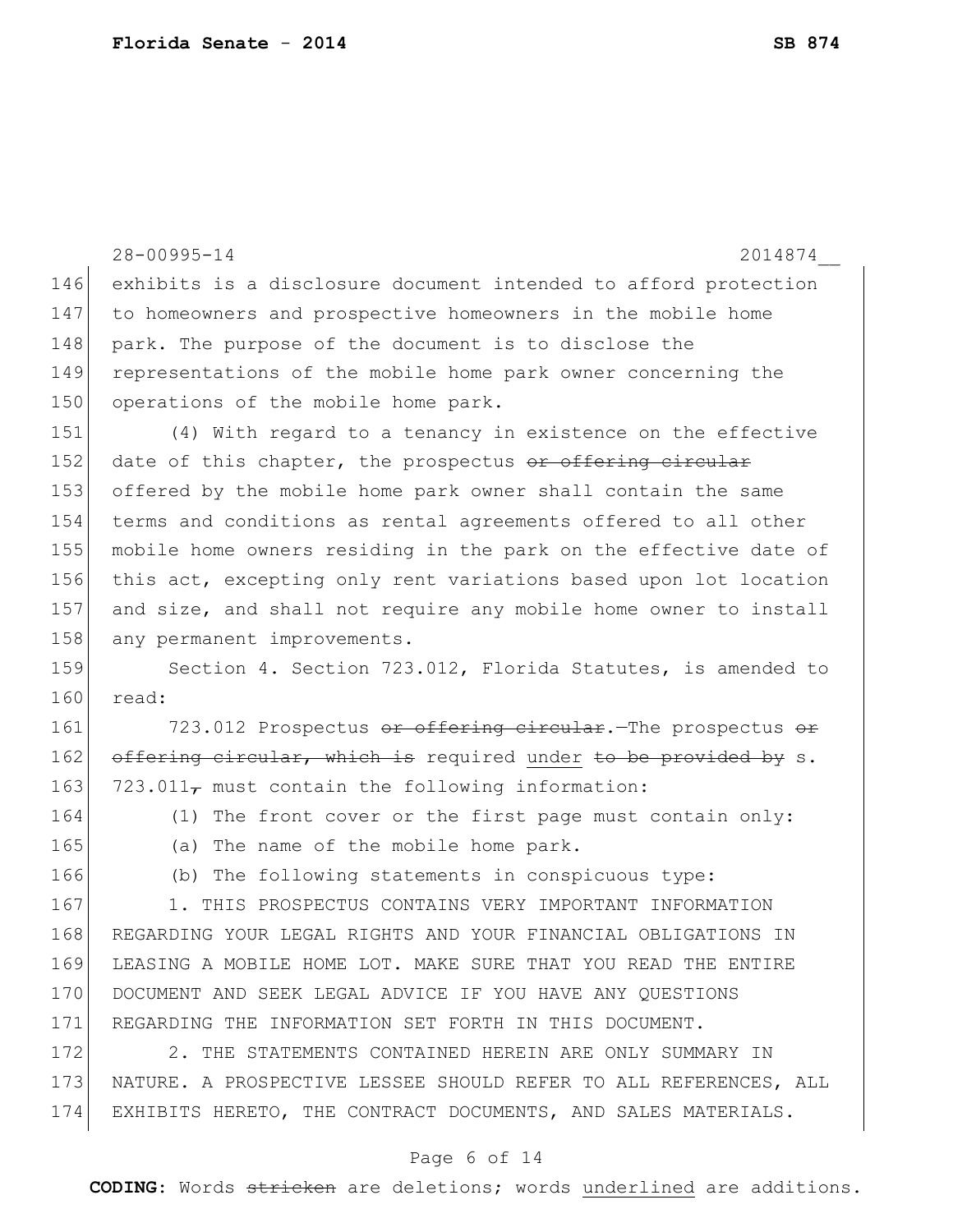|     | $28 - 00995 - 14$<br>2014874                                     |
|-----|------------------------------------------------------------------|
| 175 | 3. ORAL REPRESENTATIONS SHOULD NOT BE RELIED UPON AS             |
| 176 | CORRECTLY STATING THE REPRESENTATIONS OF THE PARK OWNER OR       |
| 177 | OPERATOR. REFER TO THIS PROSPECTUS (OFFERING CIRCULAR) AND ITS   |
| 178 | EXHIBITS FOR CORRECT REPRESENTATIONS.                            |
| 179 | 4. UPON DELIVERY OF THE PROSPECTUS TO A PROSPECTIVE LESSEE,      |
| 180 | THE RENTAL AGREEMENT IS VOIDABLE BY THE LESSEE FOR A PERIOD OF   |
| 181 | 15 DAYS.                                                         |
| 182 | 5. UPON A CHANGE OF LAND USE, YOU MAY BE EVICTED AND             |
| 183 | ORDERED TO MOVE YOUR MOBILE HOME WITHIN 6 MONTHS OR FORFEIT YOUR |
| 184 | MOBILE HOME.                                                     |
| 185 | (2) The next page must contain all statements required to        |
| 186 | be in conspicuous type in the prospectus or offering circular in |
| 187 | a summary form.                                                  |
| 188 | (3) A separate index of the contents and exhibits of the         |
| 189 | prospectus.                                                      |
| 190 | (4) Beginning on the first page of the text, the following       |
| 191 | information:                                                     |
| 192 | (a) The name and address or location of the mobile home          |
| 193 | park.                                                            |
| 194 | (b) The name and address of the person authorized to             |
| 195 | receive notices and demands on the park owner's behalf.          |
| 196 | (c) A description of the mobile home park property,              |
| 197 | including, but not limited to:                                   |
| 198 | 1. The number of lots in each section, the approximate size      |
| 199 | of each lot, the setback requirements, and the minimum           |
| 200 | separation distance between mobile homes as required by law.     |
| 201 | 2. The maximum number of lots that will use shared               |
| 202 | facilities of the park; and, if the maximum number of lots will  |
| 203 | vary, a description of the basis for variation.                  |
|     |                                                                  |

# Page 7 of 14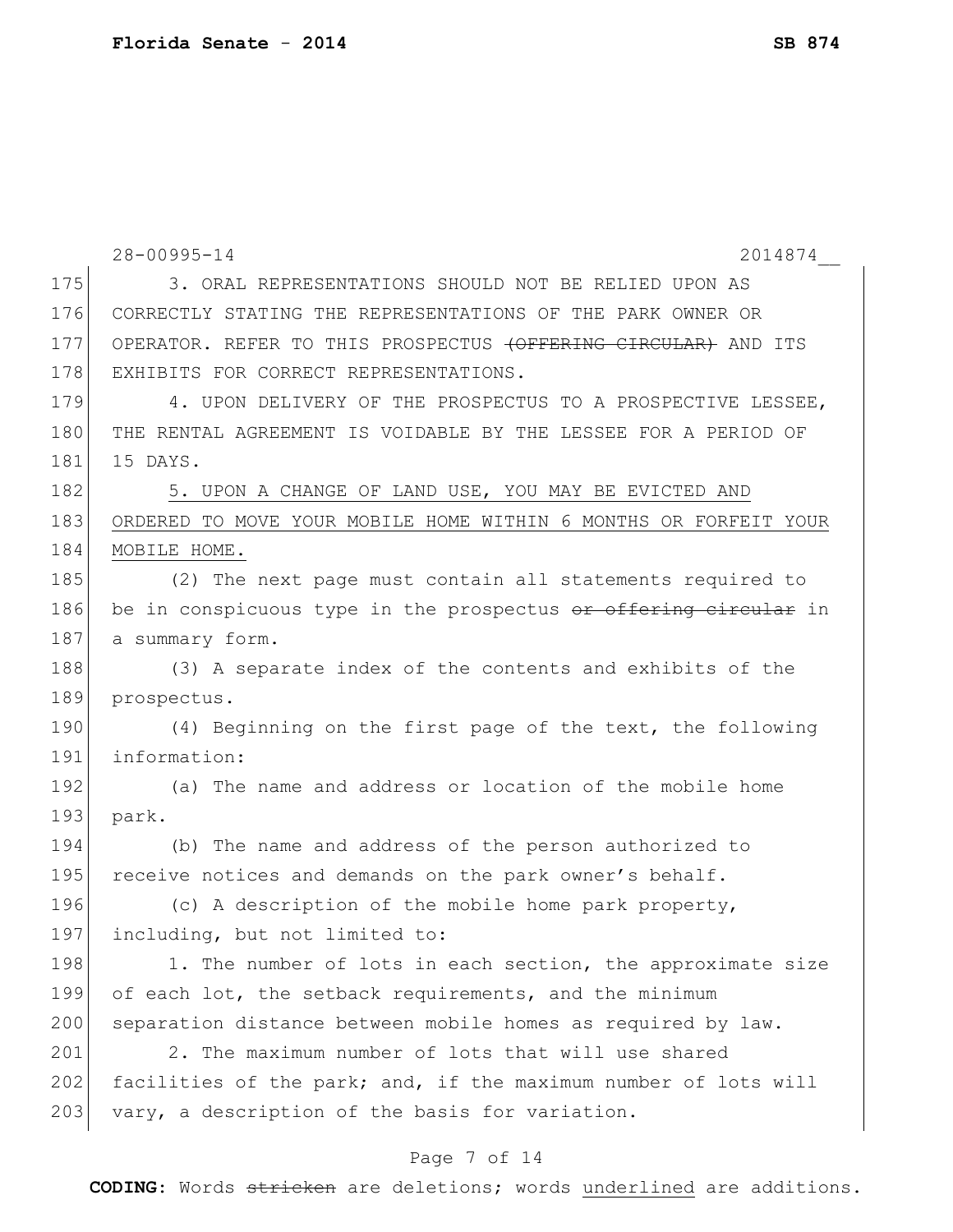|     | $28 - 00995 - 14$<br>2014874                                     |
|-----|------------------------------------------------------------------|
| 204 | (5) A description of the recreational and other common           |
| 205 | facilities, if any, that will be used by the mobile home owners, |
| 206 | including, but not limited to:                                   |
| 207 | (a) The number of buildings and each room thereof and its        |
| 208 | intended purposes, location, approximate floor area, and         |
| 209 | capacity in numbers of people.                                   |
| 210 | (b) Each swimming pool, as to its general location,              |
| 211 | approximate size and depths, and approximate deck size and       |
| 212 | capacity and whether heated.                                     |
| 213 | (c) All other facilities and permanent improvements which        |
| 214 | will serve the mobile home owners.                               |
| 215 | (d) A general description of the items of personal property      |
| 216 | available for use by the mobile home owners.                     |
| 217 | (e) A general description of the days and hours that             |
| 218 | facilities will be available for use.                            |
| 219 | (f) A statement as to whether all improvements are complete      |
| 220 | and, if not, their estimated completion dates.                   |
| 221 | (6) The arrangements for management of the park and              |
| 222 | maintenance and operation of the park property and of other      |
| 223 | property that will serve the mobile home owners and the nature   |
| 224 | of the services included.                                        |
| 225 | (7) A description of all improvements, whether temporary or      |
| 226 | permanent, which are required to be installed by the mobile home |
| 227 | owner as a condition of his or her occupancy in the park.        |
| 228 | (8) The manner in which utility and other services,              |
| 229 | including, but not limited to, sewage and waste disposal, cable  |
| 230 | television, water supply, and storm drainage, will be provided,  |
| 231 | and the person or entity furnishing them. The services and the   |
| 232 | lot rental amount or user fees charged by the park owner for the |

# Page 8 of 14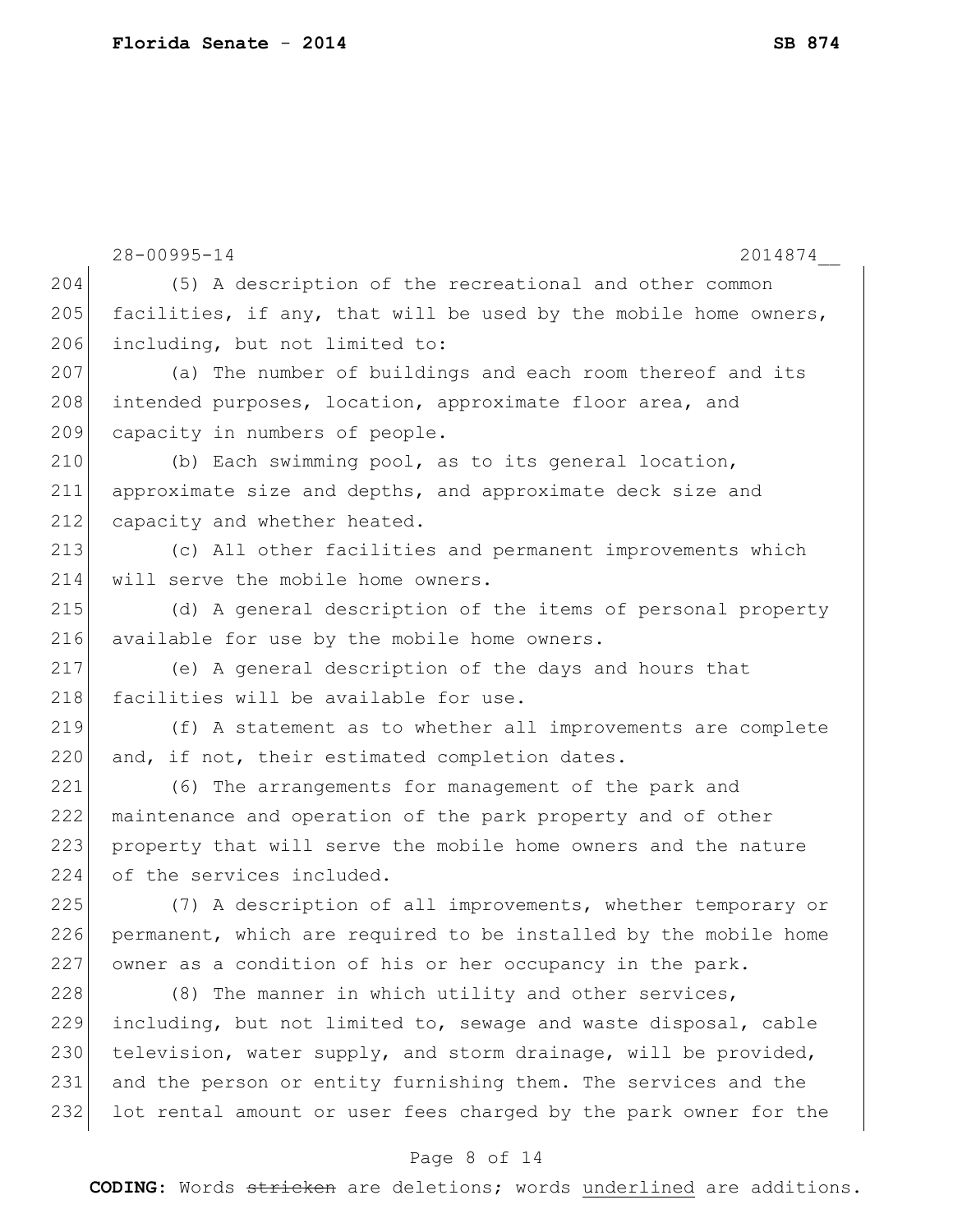|     | 28-00995-14<br>2014874                                          |
|-----|-----------------------------------------------------------------|
| 233 | services provided by the park owner shall also be disclosed.    |
| 234 | (9) An explanation of the manner in which the lot rental        |
| 235 | amount will be raised, including, but not limited to:           |
| 236 | (a) Notification of the mobile home owner at least 90 days      |
| 237 | in advance of the increase.                                     |
| 238 | (b) Disclosure of any factors which may affect the lot          |
| 239 | rental amount, including, but not limited to:                   |
| 240 | 1. Water rates.                                                 |
| 241 | 2. Sewer rates.                                                 |
| 242 | 3. Waste disposal rates.                                        |
| 243 | 4. Maintenance costs, including costs of deferred               |
| 244 | maintenance.                                                    |
| 245 | 5. Management costs.                                            |
| 246 | 6. Property taxes.                                              |
| 247 | 7. Major repairs or improvements.                               |
| 248 | 8. Any other fees, costs, entrance fees, or charges to          |
| 249 | which the mobile home owner may be subjected.                   |
| 250 | (c) Disclosure of the manner in which the pass-through          |
| 251 | charges will be assessed.                                       |
| 252 | (10) Disclosure of all user fees currently charged for          |
| 253 | services offered which the homeowner may elect to incur and the |
| 254 | manner in which the fees will be increased.                     |
| 255 | (11) The park rules and regulations and an explanation of       |
| 256 | the manner in which park rules or regulations will be set,      |
| 257 | changed, or promulgated.                                        |
| 258 | (12) A statement describing the existing zoning                 |
| 259 | classification of the park property and permitted uses under    |
| 260 | such classification.                                            |
| 261 | (13) A statement of the nature and type of zoning under         |
|     |                                                                 |

# Page 9 of 14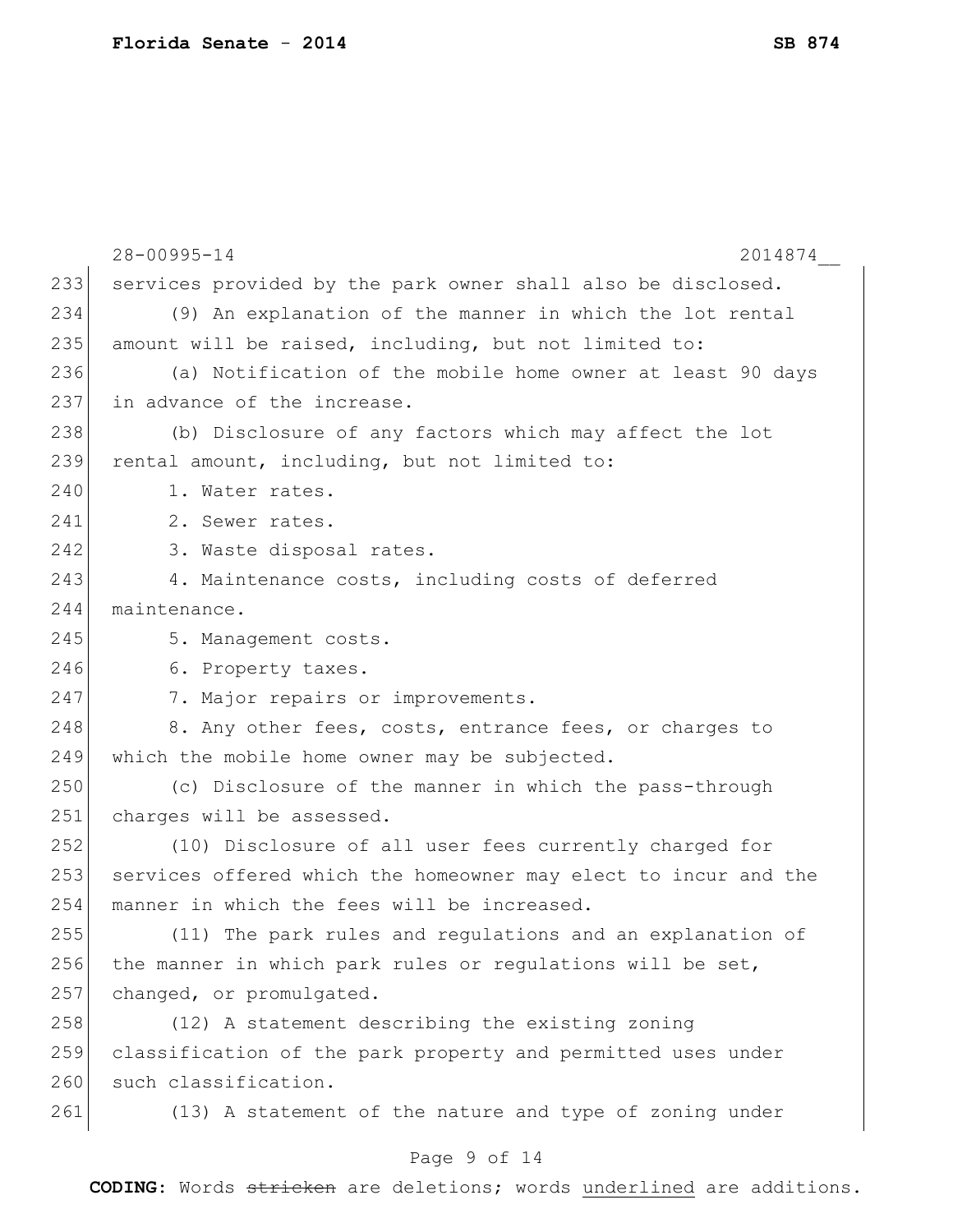|     | $28 - 00995 - 14$<br>2014874                                    |
|-----|-----------------------------------------------------------------|
| 262 | which the mobile home park operates, the name of the zoning     |
| 263 | authority which has jurisdiction over the land comprising the   |
| 264 | mobile home park, and, if applicable, a detailed description of |
| 265 | any definite future plans which the park owner has for changes  |
| 266 | in the use of the land comprising the mobile home park.         |
| 267 | (14) Copies of the following, to the extent they are            |
| 268 | applicable, as exhibits:                                        |
| 269 | (a) The ground lease or other underlying leases of the          |
| 270 | mobile home park or a summary of the contents of the lease or   |
| 271 | leases when copies of the same have been filed with the         |
| 272 | division.                                                       |
| 273 | (b) A copy of the mobile home park lot layout showing the       |
| 274 | location of the recreational areas and other common areas.      |
| 275 | (c) All covenants and restrictions and zoning which will        |
| 276 | affect the use of the property and which are not contained in   |
| 277 | the foregoing.                                                  |
| 278 | (d) A copy of the rental agreement or agreements to be          |
| 279 | offered for rental of mobile home lots.                         |
| 280 | Section 5. Section 723.014, Florida Statutes, is amended to     |
| 281 | read:                                                           |
| 282 | 723.014 Failure to provide prospectus before or offering        |
| 283 | eircular prior to occupancy.-                                   |
| 284 | (1) If a prospectus or offering circular was not provided       |
| 285 | to the prospective lessee before prior to execution of the lot  |
| 286 | rental agreement or before prior to initial occupancy of a new  |
| 287 | mobile home, the rental agreement is voidable by the lessee     |
| 288 | until 15 days after the receipt by the lessee of the prospectus |
| 289 | or offering circular and all exhibits thereto.                  |
| 290 | (2) To cancel the rental agreement, the mobile home owner       |
|     |                                                                 |

# Page 10 of 14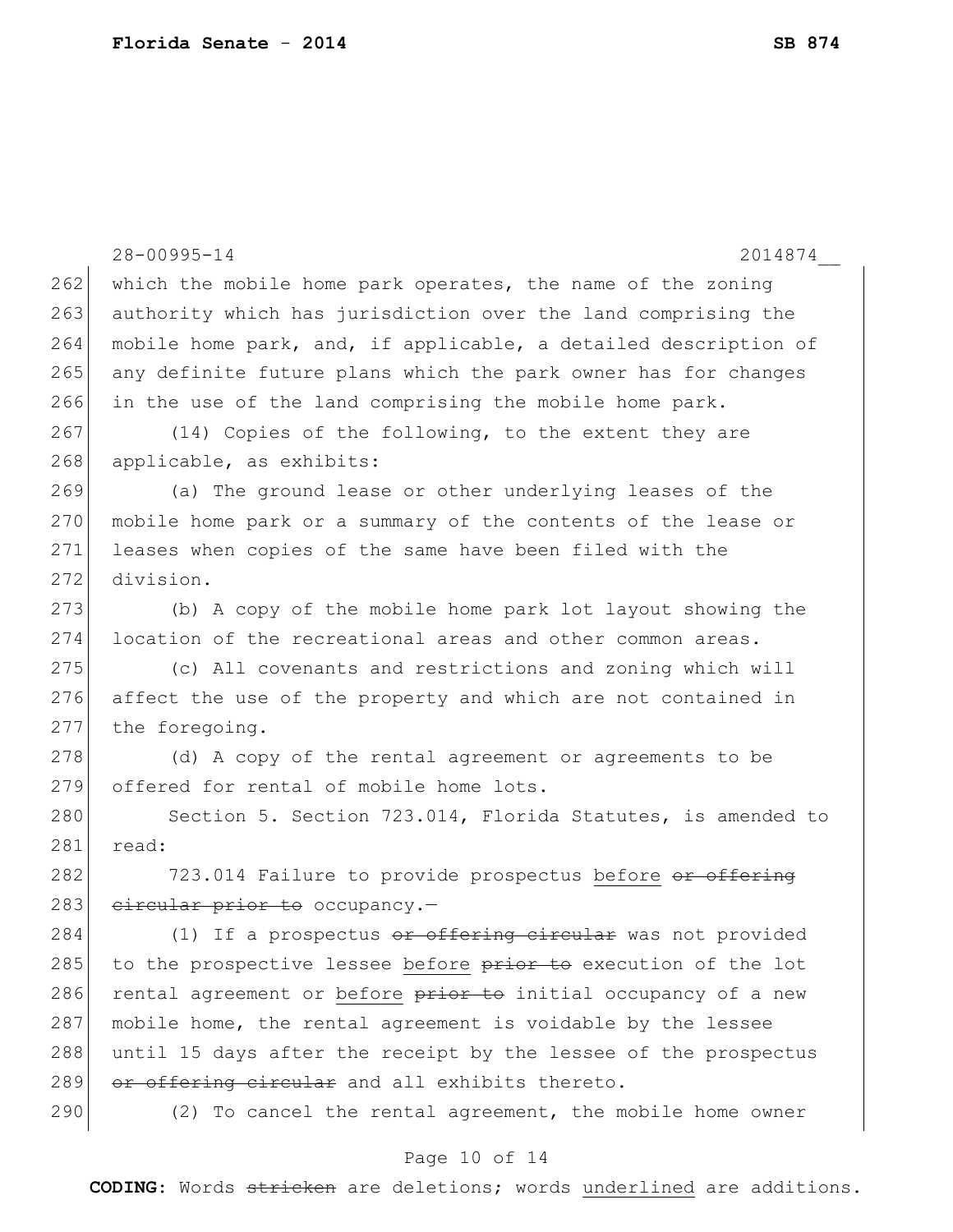|     | $28 - 00995 - 14$<br>2014874                                     |
|-----|------------------------------------------------------------------|
| 291 | shall deliver written notice to the park owner within 15 days    |
| 292 | after receipt of the prospectus or offering circular and shall   |
| 293 | thereupon be entitled to a refund of any deposit together with   |
| 294 | relocation costs for the mobile home, or the market value        |
| 295 | thereof including any appurtenances thereto paid for by the      |
| 296 | mobile home owner, from the park owner.                          |
| 297 | Section 6. Subsection (2) of section 723.032, Florida            |
| 298 | Statutes, is amended to read:                                    |
| 299 | 723.032 Prohibited or unenforceable provisions in mobile         |
| 300 | home lot rental agreements.-                                     |
| 301 | (2) Any provision in the rental agreement is void and            |
| 302 | unenforceable to the extent that it attempts to waive or         |
| 303 | preclude the rights, remedies, or requirements set forth in this |
| 304 | chapter or arising under law. Notwithstanding s. 723.005, the    |
| 305 | division shall enforce this subsection pursuant to s. 723.006.   |
| 306 | Section 7. Subsection (2) of section 723.035, Florida            |
| 307 | Statutes, is amended to read:                                    |
| 308 | 723.035 Rules and regulations.-                                  |
| 309 | (2) A No rule or regulation may not shall provide for            |
| 310 | payment of any fee, fine, assessment, or charge, except as       |
| 311 | otherwise provided in the prospectus or offering circular filed  |
| 312 | under s. 723.012, if one is required to be provided, and until   |
| 313 | after the park owner has complied with the procedure set forth   |
| 314 | in s. 723.037.                                                   |
| 315 | Section 8. Paragraph (a) of subsection (1) of section            |
| 316 | 723.041, Florida Statutes, is amended to read:                   |
| 317 | 723.041 Entrance fees; refunds; exit fees prohibited;            |
| 318 | replacement homes.-                                              |
| 319 | (1) (a) Entrance fees on new mobile home placements shall be     |
|     |                                                                  |

#### Page 11 of 14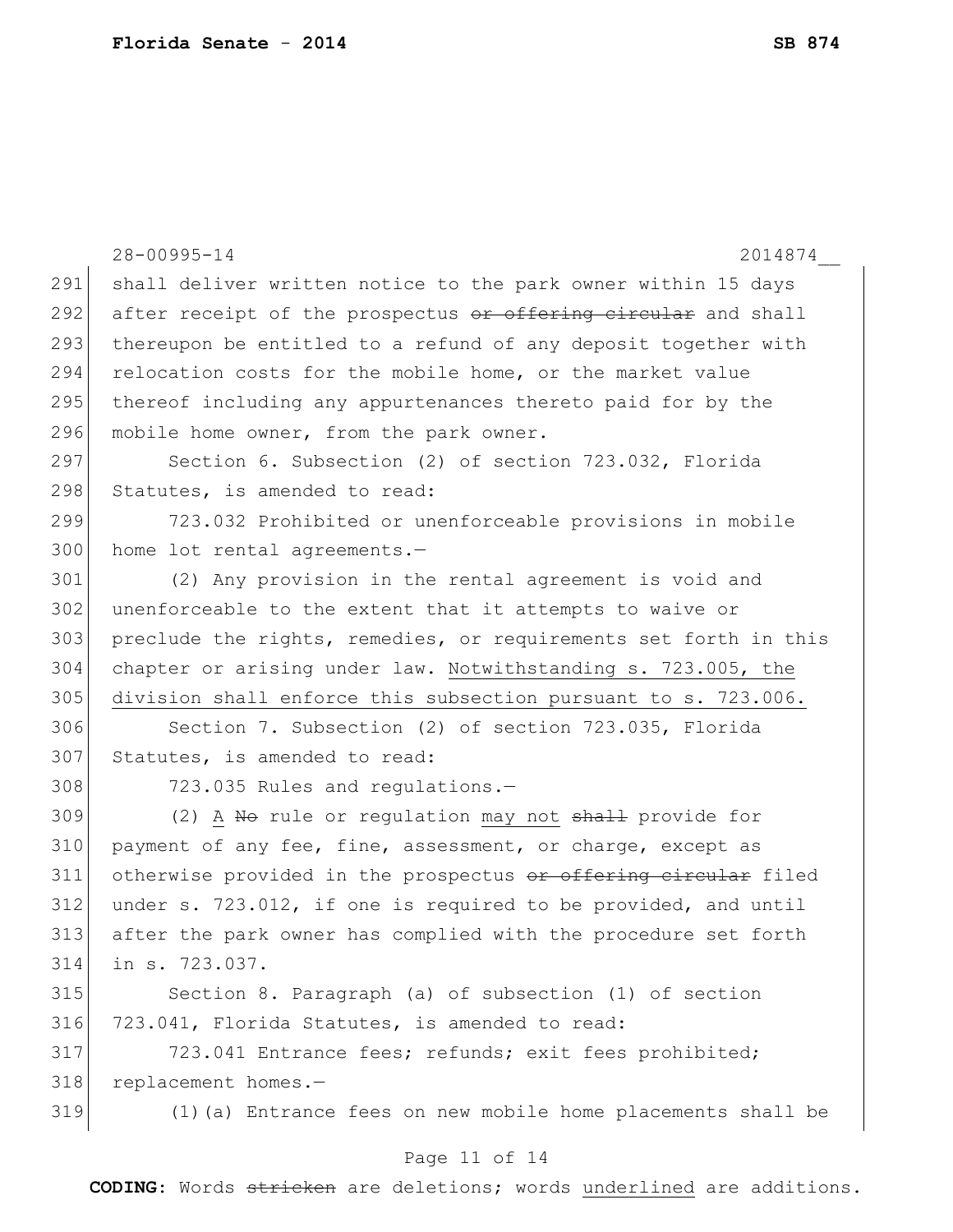|     | $28 - 00995 - 14$<br>2014874                                     |
|-----|------------------------------------------------------------------|
| 320 | specifically set forth in the prospectus or offering circular.   |
| 321 | Any such fee shall be clearly identified in writing at the time  |
| 322 | that the rental agreement is signed or otherwise concluded.      |
| 323 |                                                                  |
| 324 | No new entrance fee may be charged for a move within the same    |
| 325 | park. This paragraph does not apply in instances in which the    |
| 326 | mobile home owner is evicted on the ground of nonpayment of      |
| 327 | rent; violation of a federal, state, or local ordinance; or      |
| 328 | violation of a properly promulgated park rule or regulation or   |
| 329 | leaves before the expiration date of his or her rental           |
| 330 | agreement. However, the sums due to the park by the mobile home  |
| 331 | owner may be offset against the balance due on the entrance fee. |
| 332 | Section 9. Subsections (3) and (4) of section 723.059,           |
| 333 | Florida Statutes, are amended to read:                           |
| 334 | 723.059 Rights of purchaser.-                                    |
| 335 | (3) The purchaser of a mobile home who becomes a resident        |
| 336 | of the mobile home park in accordance with this section has the  |
| 337 | right to assume the remainder of the term of any rental          |
| 338 | agreement then in effect between the mobile home park owner and  |
| 339 | the seller and shall be entitled to rely on the terms and        |
| 340 | conditions of the prospectus or offering circular as delivered   |
| 341 | to the initial recipient.                                        |
| 342 | (4) However, this section does not nothing herein shall          |
| 343 | construed to prohibit a mobile home park owner from increasing   |
| 344 | the rental amount to be paid by the purchaser upon the           |
| 345 | expiration of the assumed rental agreement in an amount deemed   |
| 346 | appropriate by the mobile home park owner, as so long as such    |
| 347 | increase is disclosed to the purchaser before prior to his or    |
| 348 | her occupancy and is imposed in a manner consistent with the     |

# Page 12 of 14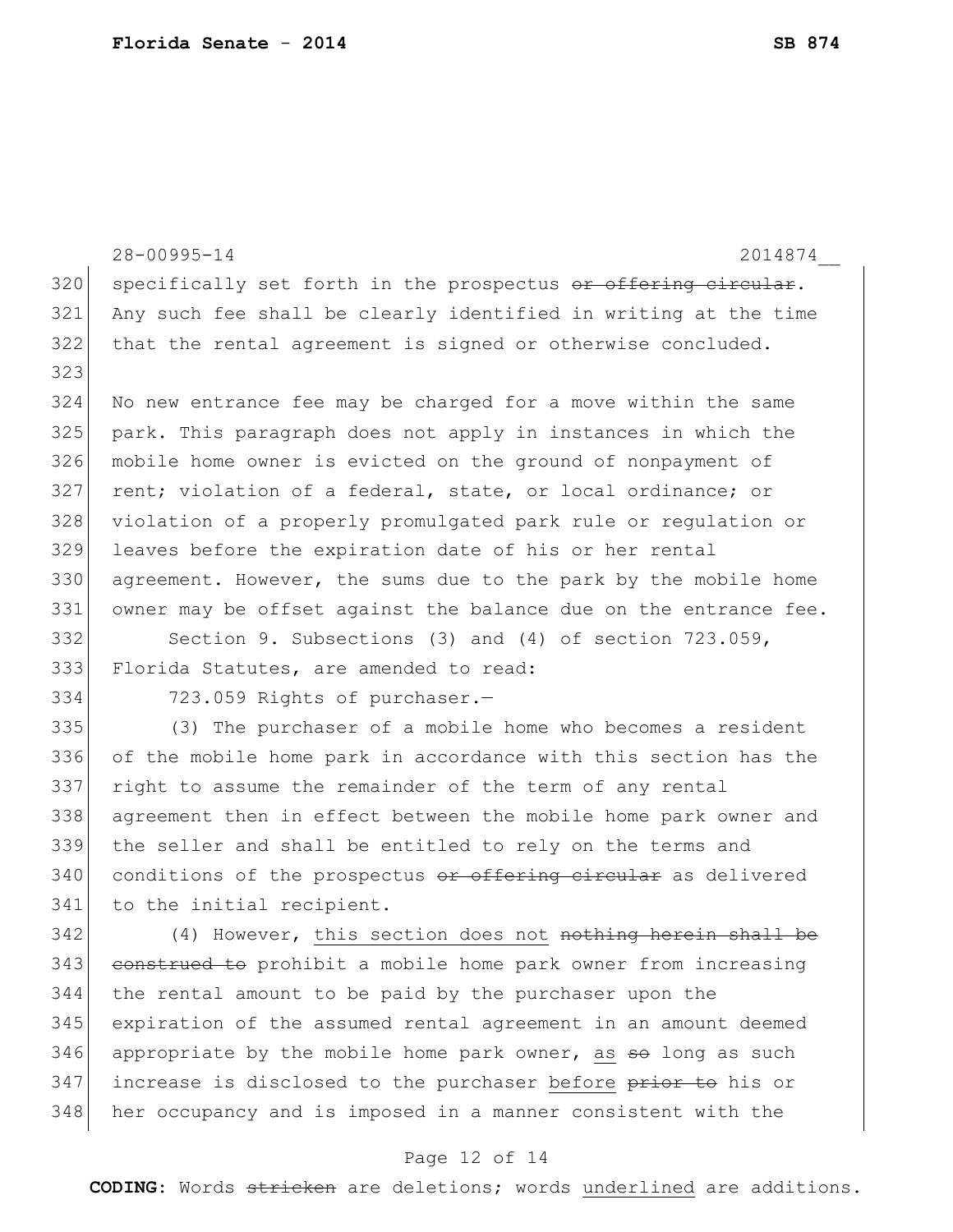28-00995-14 2014874\_\_ 349 initial offering circular or prospectus and this chapter act. Section 10. Subsection (2) of section 723.061, Florida Statutes, is amended to read: 352 723.061 Eviction; grounds, proceedings.- (2) In the event of eviction for a change in use of the land, homeowners must object to the change in use by petitioning for administrative or judicial remedies within 90 days after the date of the notice or they will be barred from taking any 357 subsequent action to contest the change in use. In the event of 358 a mandatory eviction for a change in use of the land, the park owner shall provide evidence of suitable, affordable, and comparable mobile home park accommodations for displaced mobile home park residents before governmental approval of such change in use. This subsection does not prevent any homeowner from 363 objecting to a zoning change at any time. Section 11. Subsection (1) of section 73.072, Florida 365 Statutes, is amended to read: 73.072 Mobile home parks; compensation for permanent 367 improvements by mobile home owners.-368 (1) If When all or a portion of a mobile home park as 369 defined in s. 723.003 $(6)$  is appropriated under this chapter, the condemning authority shall separately determine the compensation for any permanent improvements made to each site. This compensation shall be awarded to the mobile home owner leasing 373 the site if: (a) The effect of the taking includes a requirement that the mobile home owner remove or relocate his or her mobile home from the site; (b) The mobile home owner currently leasing the site has

#### Page 13 of 14